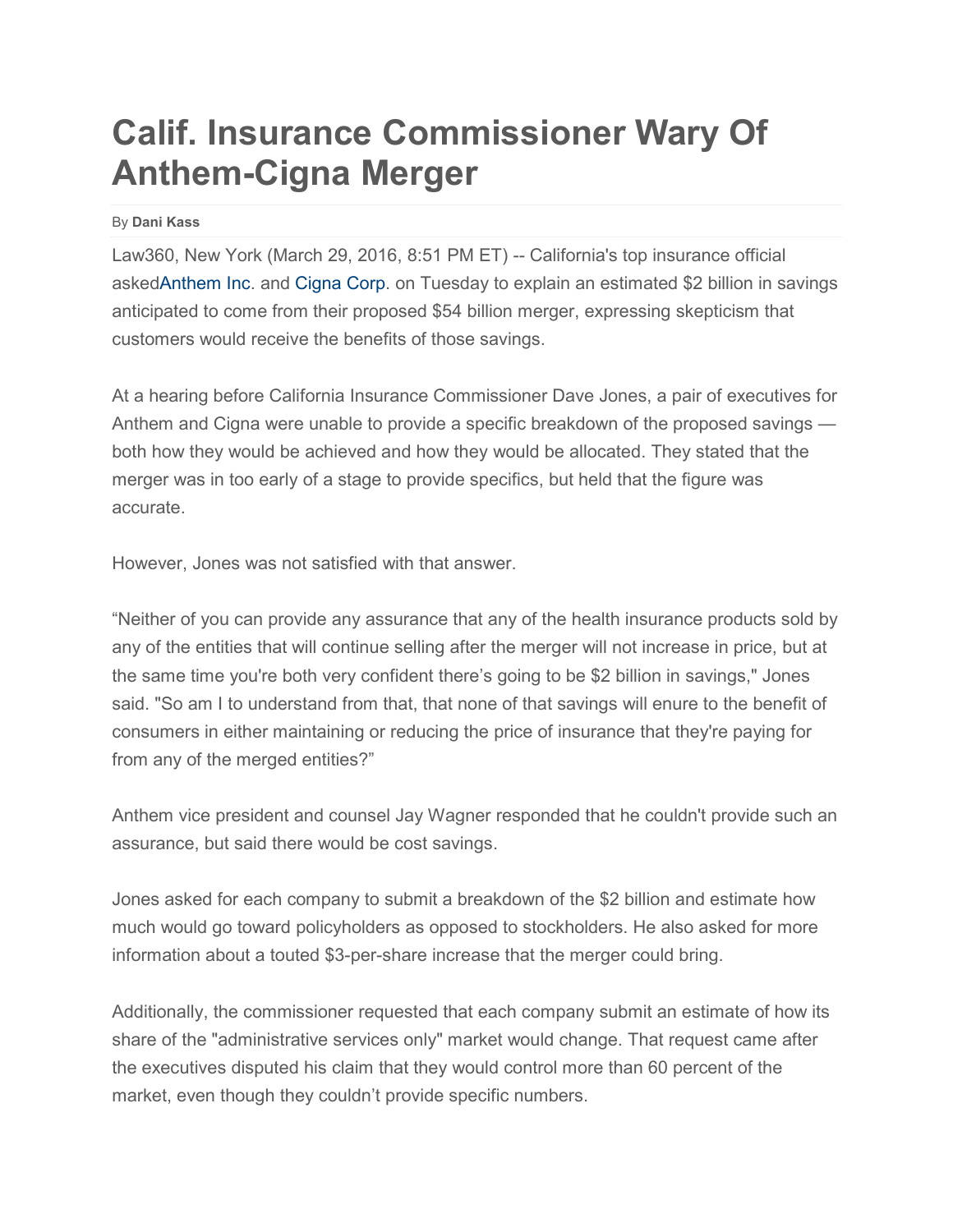Cigna global strategy and business development head Tom Richards said it's impossible to come up with a number, as there are third-party administrators and others that don't have to report their share, adding that estimates he had seen before were different from the number provided by Jones.

Wagner and Richards assured Jones that there would be no reduction in provider networks or change in reimbursement rates as a result of the merger and that, if anything, Cigna's network would likely expand to where Anthem's already has a footing.

Anthem and Cigna said in July that they **[planned](http://www.law360.com/articles/683111/anthem-inks-54b-deal-for-cigna) to join forces** in a cash and stock deal worth \$54.2 billion.

Since then, groups including the [American Hospital Association](https://www.law360.com/companies/american-hospital-association) have said the wave of health insurance consolidation raises antitrust concerns. In August and **again in [March](https://www.law360.com/articles/765919/aha-says-54b-anthem-cigna-deal-would-boost-bcbs-power)**, the AHA told the [U.S. Department of Justice'](https://www.law360.com/agencies/u-s-department-of-justice)s Antitrust Division that the Anthem-Cigna **[deal](http://www.law360.com/articles/688155/aha-urges-skepticism-in-54b-anthem-cigna-merger-review) might be hopelessly [anti-competitive](http://www.law360.com/articles/688155/aha-urges-skepticism-in-54b-anthem-cigna-merger-review)** even if it were completed with divestitures.

The [American Medical Association](https://www.law360.com/companies/american-medical-association-inc) also had a representative testify before the commissioner Tuesday, urging Jones to reject it.

"The state's fragile health care system should not be left vulnerable to a giant health insurance company with anti-competitive market power," Henry Allen, the AMA's top antitrust attorney, said in a statement before the hearing. "The consequences of the proposed merger would have negative long-term consequences for health care access, quality and affordability in California," he said.

David Balto, a former [Federal Trade Commission](https://www.law360.com/agencies/federal-trade-commission) policy director and current head of the Coalition to Protect Patient Choice, was also set to testify against the merger, claiming it would lead to increased prices for consumers, according to prepared testimony. Echoing the commissioner's concerns, he said most of the merger's benefits will not be experienced by customers.

Gene Livingston of [Greenberg Traurig LLP](https://www.law360.com/firms/greenberg-traurig) and Jared R. Danilson of [White & Case](https://www.law360.com/firms/white-case)  [LLP](https://www.law360.com/firms/white-case) were present for Anthem at the hearing.